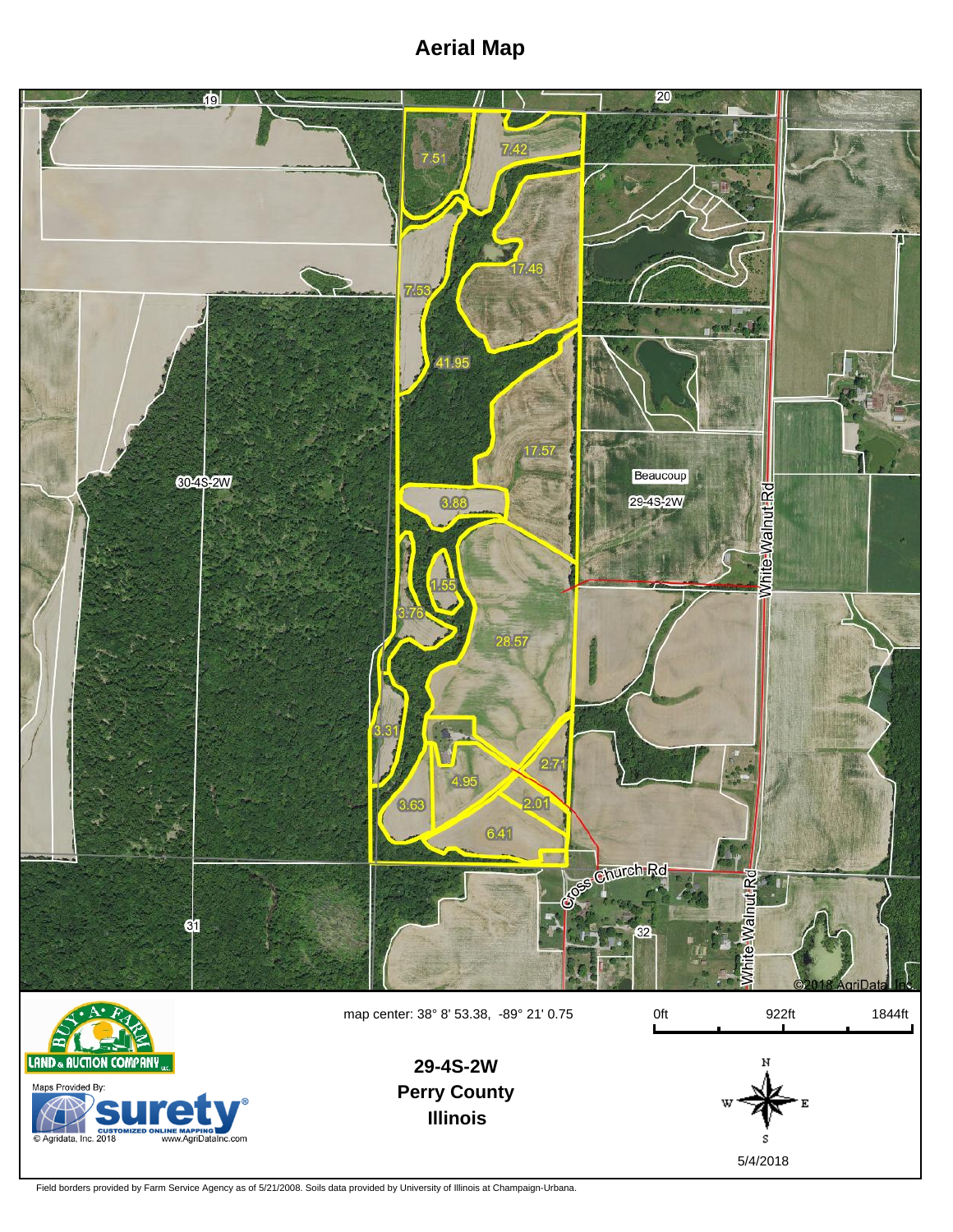**Soils Map**



eroded 3787A Banlic silt loam, 0 to 2 percent slopes, frequently flooded 1.04 0.9% 106 112 47 47 56 106 **Weighted Average 119. 5 39.6 48.2 89.6**

**Table: Optimum Crop Productivity Ratings for Illinois Soil by K.R. Olson and J.M. Lang, Office of Research, ACES, University of Illinois at Champaign-Urbana.** Version: 1/2/2012 Amended Table S2 B811

Crop yields and productivity indices for optimum management (B811) are maintained at the following NRES web site: http://soilproductivity.nres.illinois.edu/ \*\* Indexes adjusted for slope and erosion according to Bulletin 811 Table S3

Soils data provided by USDA and NRCS. Soils data provided by University of Illinois at Champaign-Urbana.